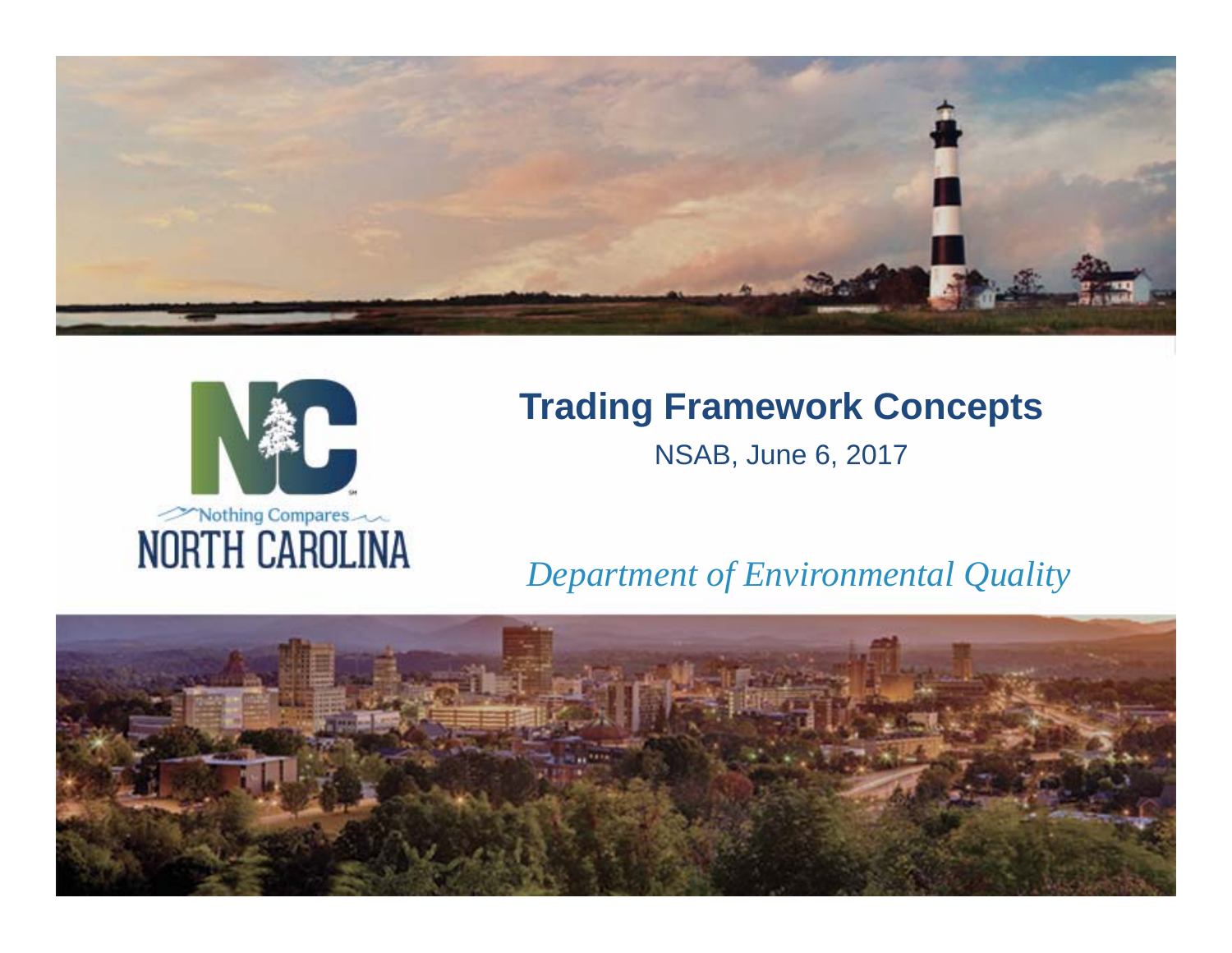

- Preliminary thoughts for feedback and discussion
- No permanent decisions yet
- Significant policy shifts may be desirable to stimulate trading activity.
- We're not endorsing any new policy approaches today, but some "what if" scenarios.

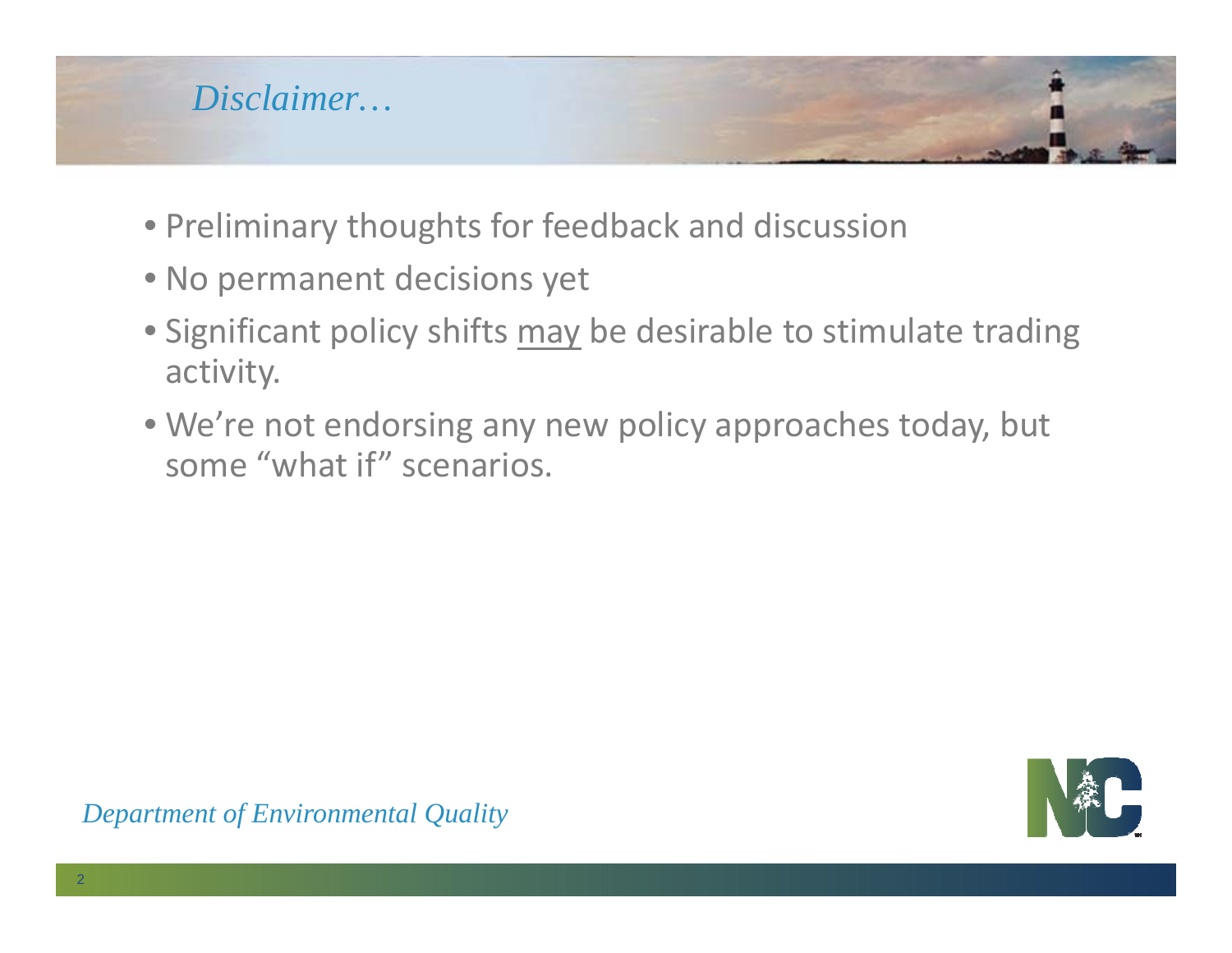#### *Existing Trading Programs*

- PS‐PS (active)
	- Wastewater allocation trading
	- Bubble permits, associations
	- Nutrient credits required for cap exceedances
- NPS‐NPS (active)
	- Demand from new development
	- Supply from mitigation banks
	- Typically restoration of riparian buffers
- PS‐NPS (rare)
	- Potential demand from WWTP
	- Options provided in strategy rules
	- TPBA agreement with DEQ/DA&CS

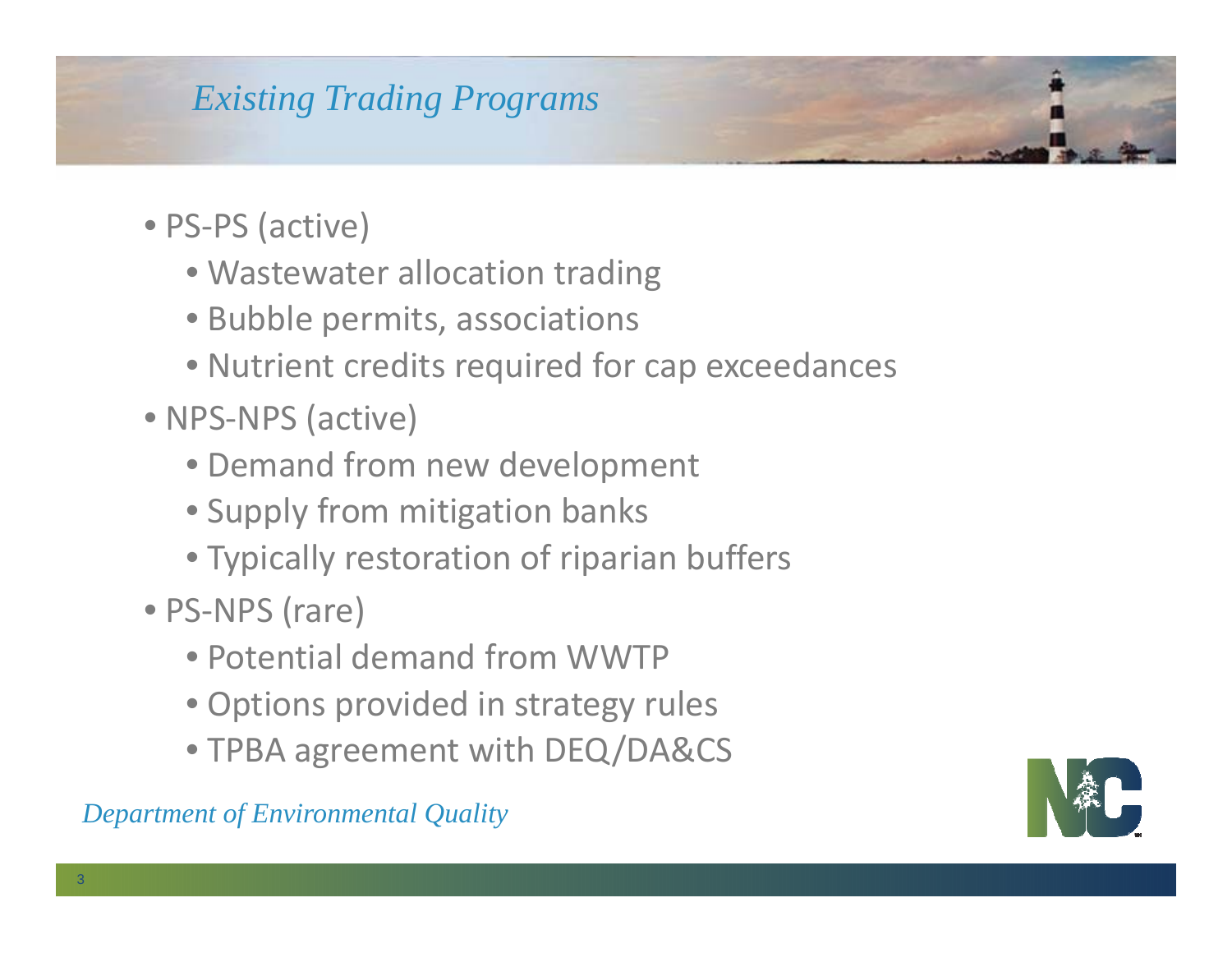## *Revisiting Terminology*

- Nutrient load reduction credit: credit for reductions frombaseline
	- Credits as currency
	- Nutrient offset credit: permanent
	- Nutrient exchange credit: term, renewable
- Nutrient allocation credit: allows for increased permit allocations
- Nutrient reduction practices
- Nutrient reduction projects

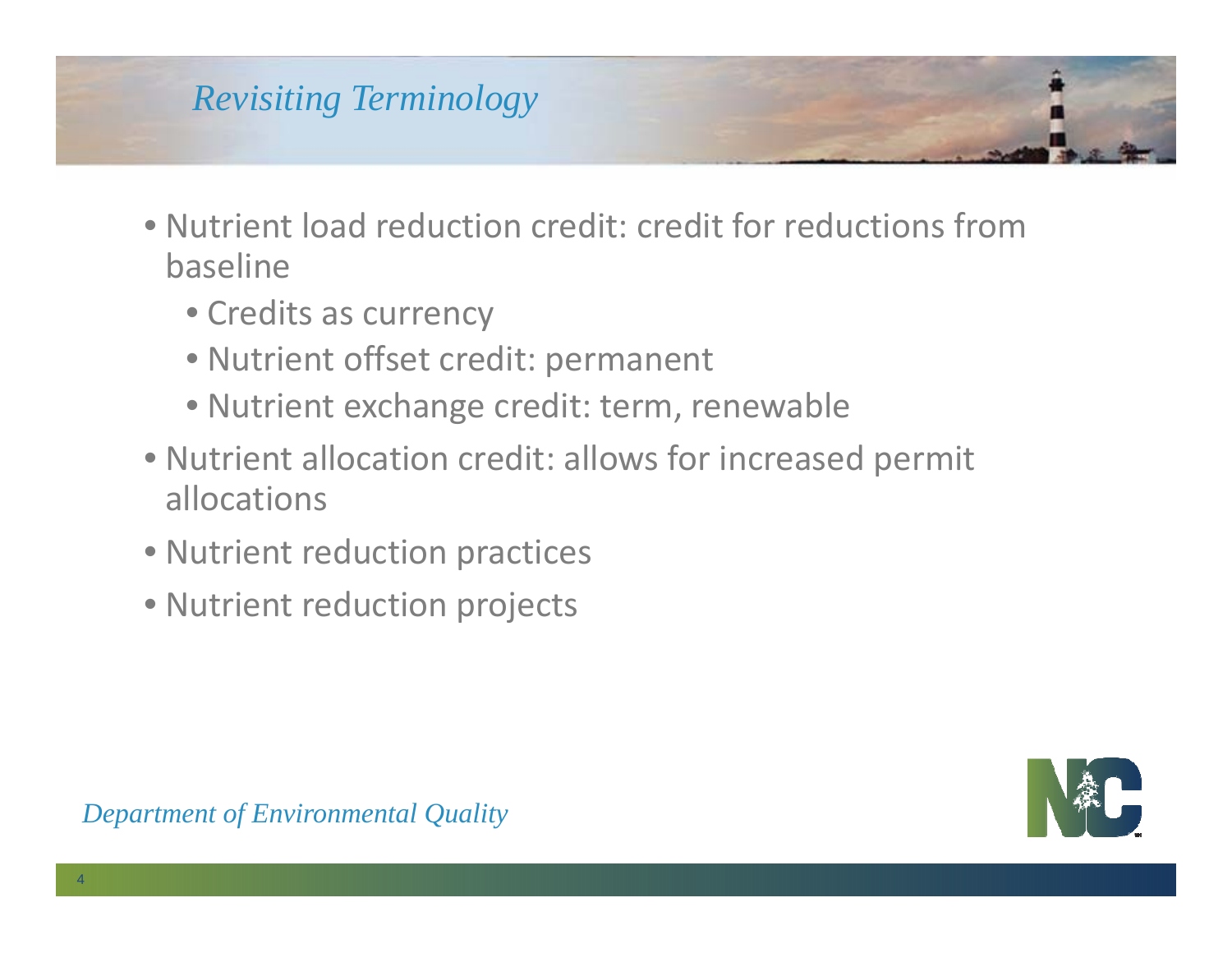#### *Expanding Trading Options*

- New supply and demand from local governments
- Expanding the nutrient toolbox (in progress)
	- Catalog of Nutrient Reduction Practices
	- Nutrient reduction practices and projects
- Revision of nutrient offset rule (in progress)
- Readoption of J/F trading rules (future)
- Recommendations regarding new legislation or rules if warranted (future)

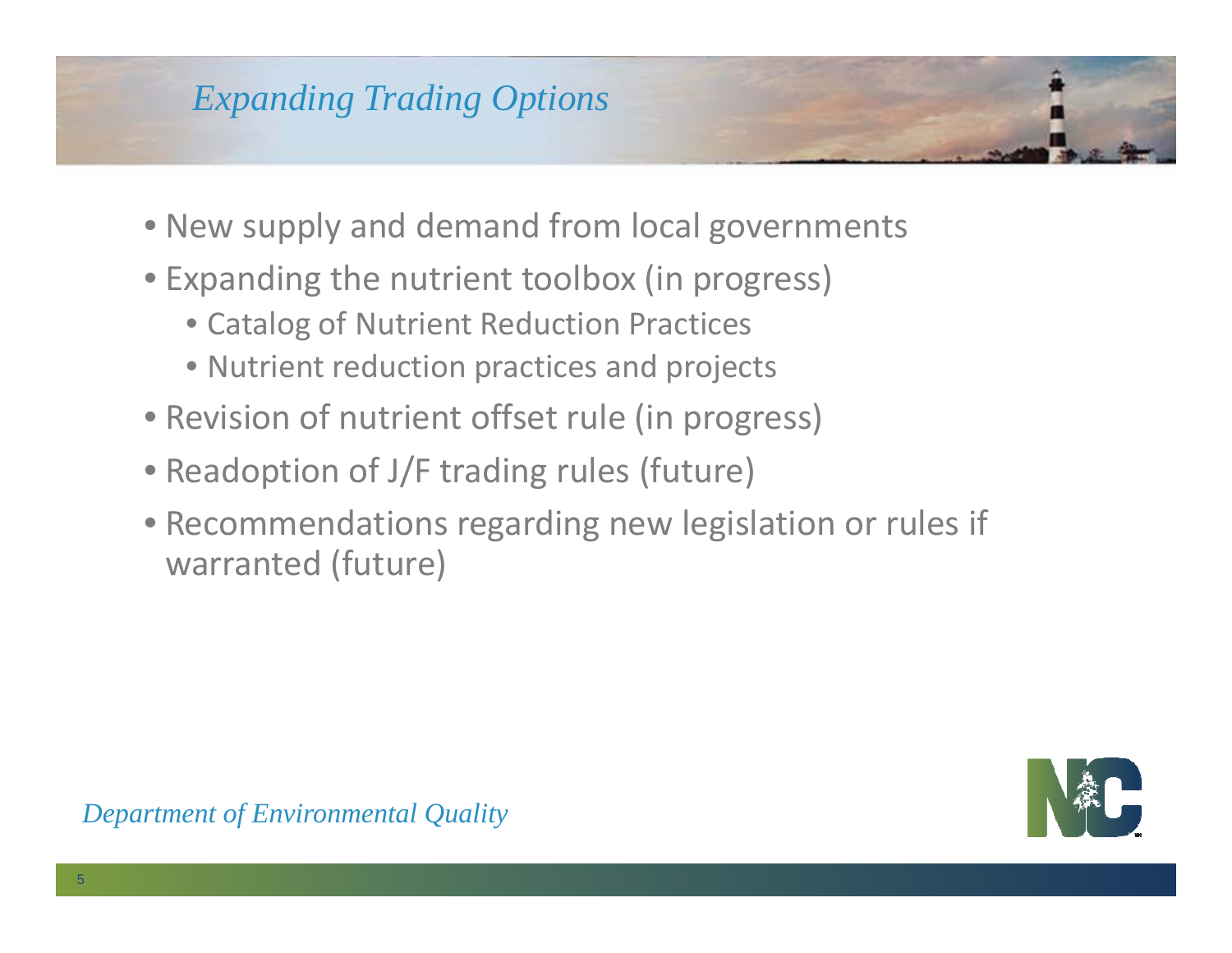#### *Proposed credit structure*

|                                                       | <b>Nutrient offset</b><br>credit | <b>Nutrient exchange</b><br>credit | <b>Nutrient allocation</b><br>credit |
|-------------------------------------------------------|----------------------------------|------------------------------------|--------------------------------------|
| New development<br>nutrient reductions                | $\mathsf{X}$                     |                                    |                                      |
| <b>Existing</b><br>development<br>nutrient reductions | $\mathsf{X}$                     | $\boldsymbol{X}$                   |                                      |
| <b>Point source</b><br><b>reductions</b>              | $\mathsf{X}$                     | X                                  |                                      |
| <b>Point source</b><br><b>allocations</b>             | $\mathsf{X}$                     | X                                  | X                                    |

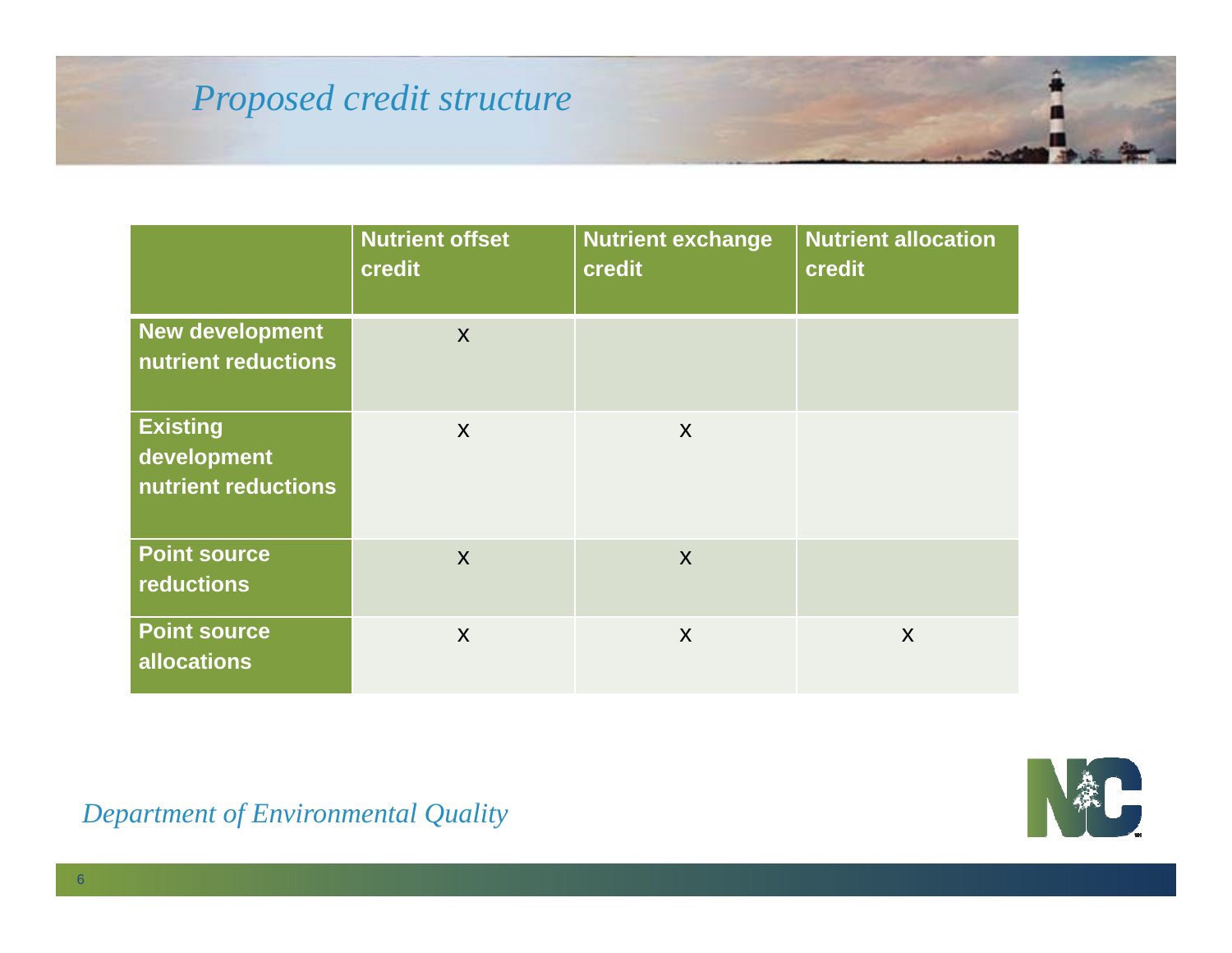### *Market Players*

- Potential demand
	- Developers (new d rules)
	- Point sources
	- Local governments (existing d rules)
- Potential sellers
	- Mitigation bankers
	- Agriculture
	- Local governments
	- Other private parties or corporations
- Regulatory
	- Federal, state, local oversight
- Consultants, inspectors, market administrators…

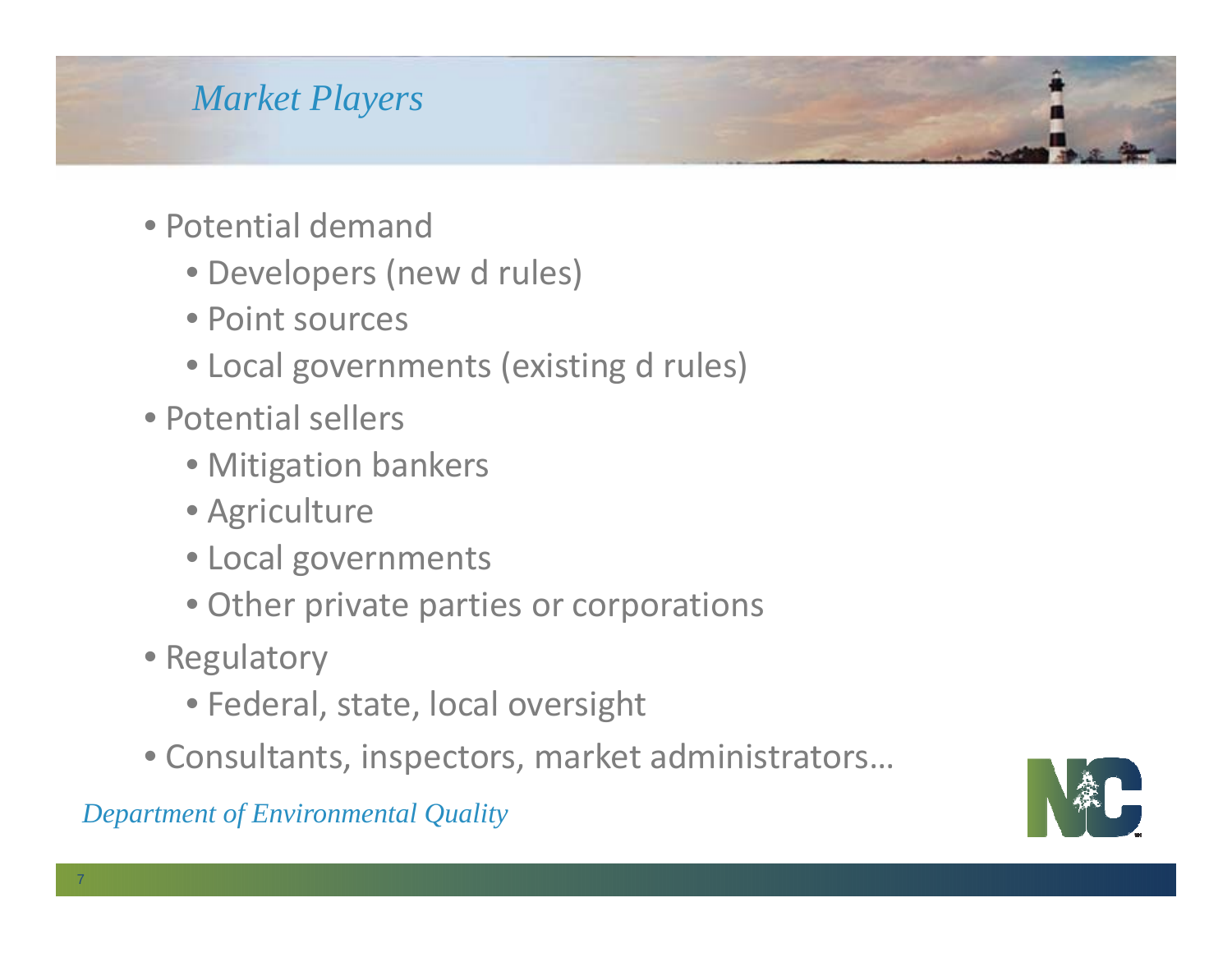# *Trading Framework: Practical Issues*

- Clarify new relationships between trading and NPDES permitting process.
- Provide <sup>a</sup> transparent, secure, and accessible market.
- As simple as possible (but no simpler)
- Minimize transaction costs

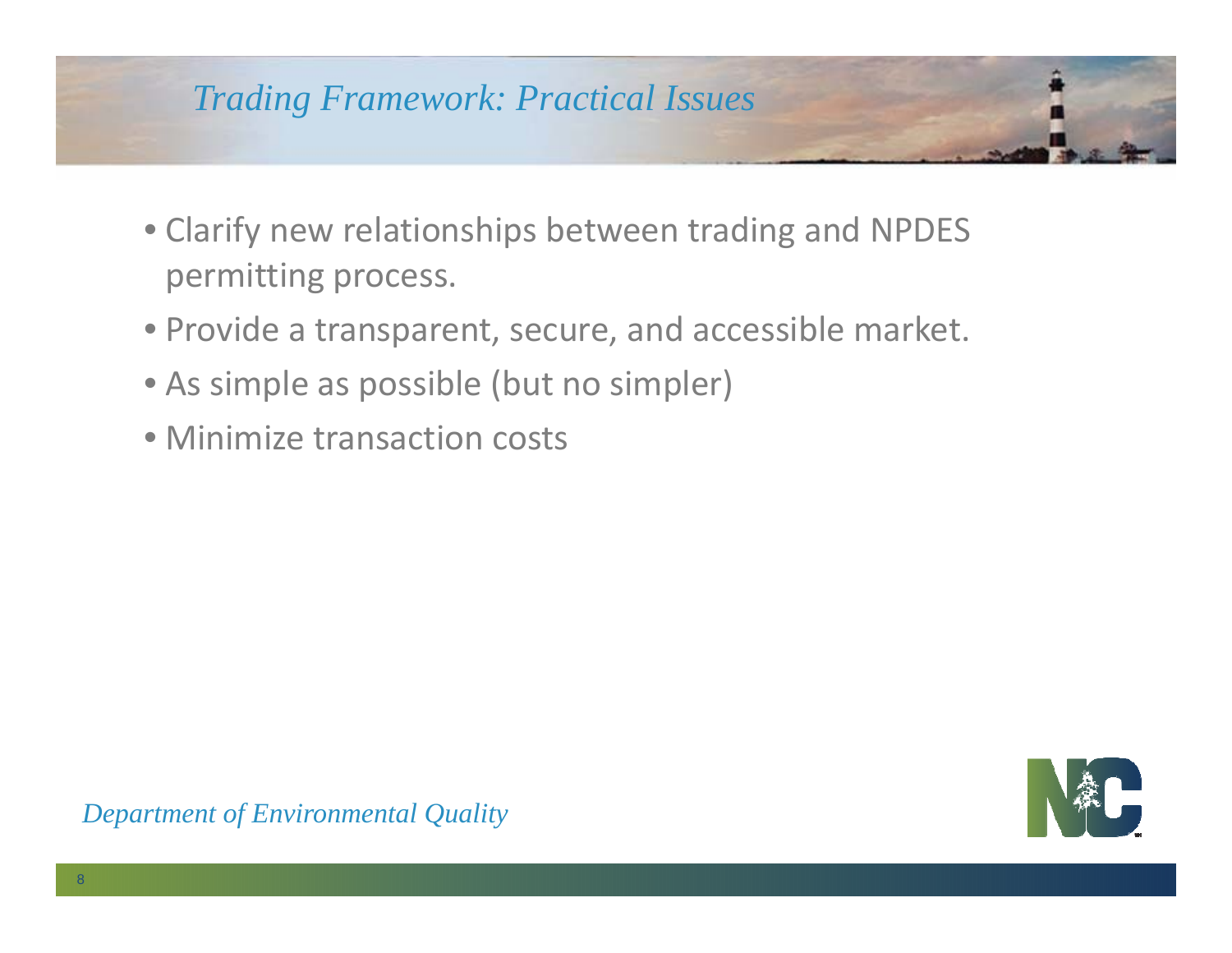#### *Trading Framework: Practical Issues*

- Financing expanded trading infrastructure
	- Legislation necessary to authorize fees
- Ongoing verification, tracking, and transfer of credits
	- Audits/renewals
- Training, technical assistance
- Timing of credit generation and redemption

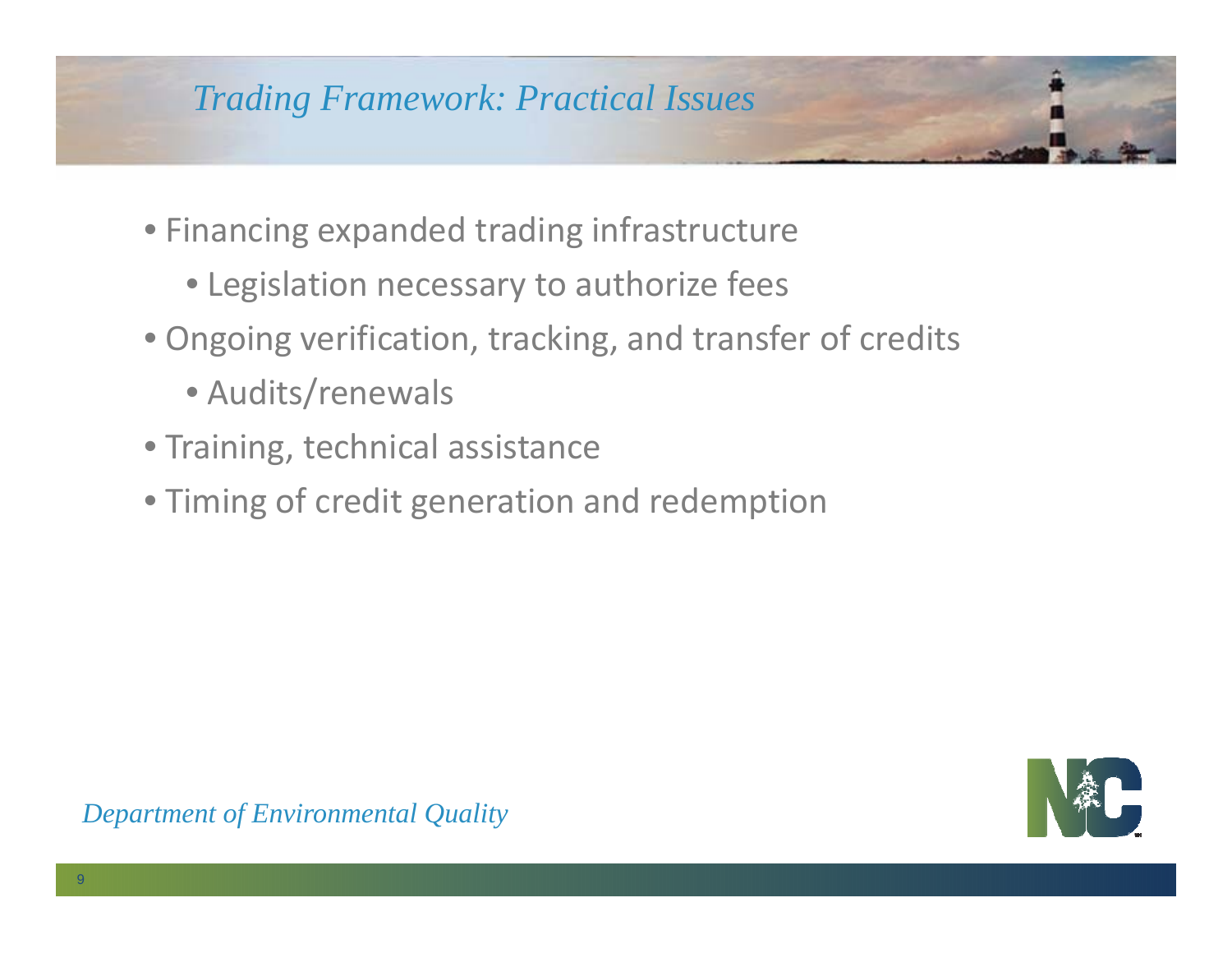#### *Trading Framework: Policy Issues*

- Preserve current trading options
- Agriculture rule concerns
	- Existing regulatory obligations
	- Adoption premiums
- "Fair, reasonable and proportionate" standard
	- Price equity vs. high trading volume
- Preventing hotspots

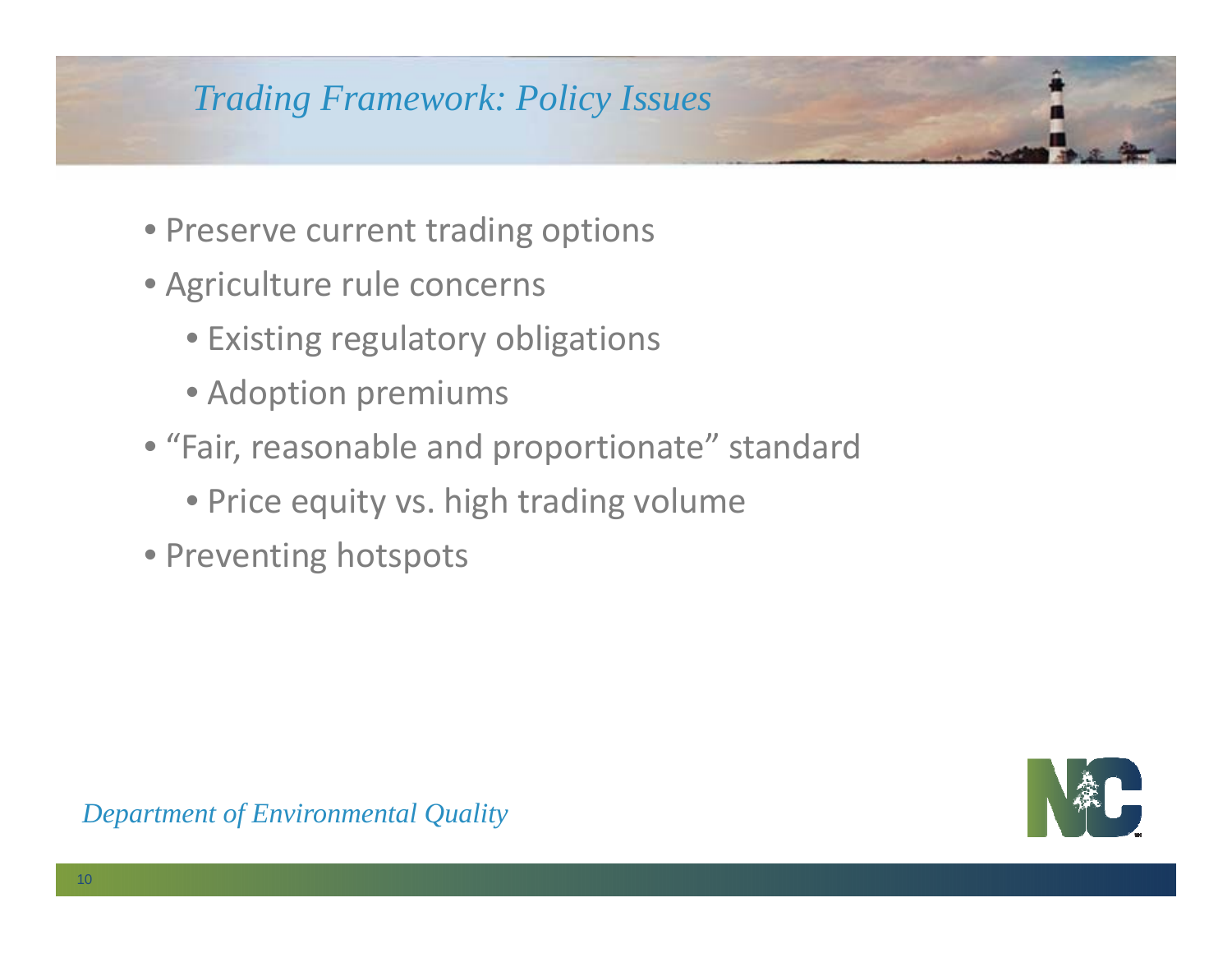#### *Trading Framework: Policy Issues*

- Securities regulations?
- Further delegations to local governments?
- Clearly apportion risk (buyers, sellers, public)
- Trading ratios
	- Insurance, improvements, credit certainty…

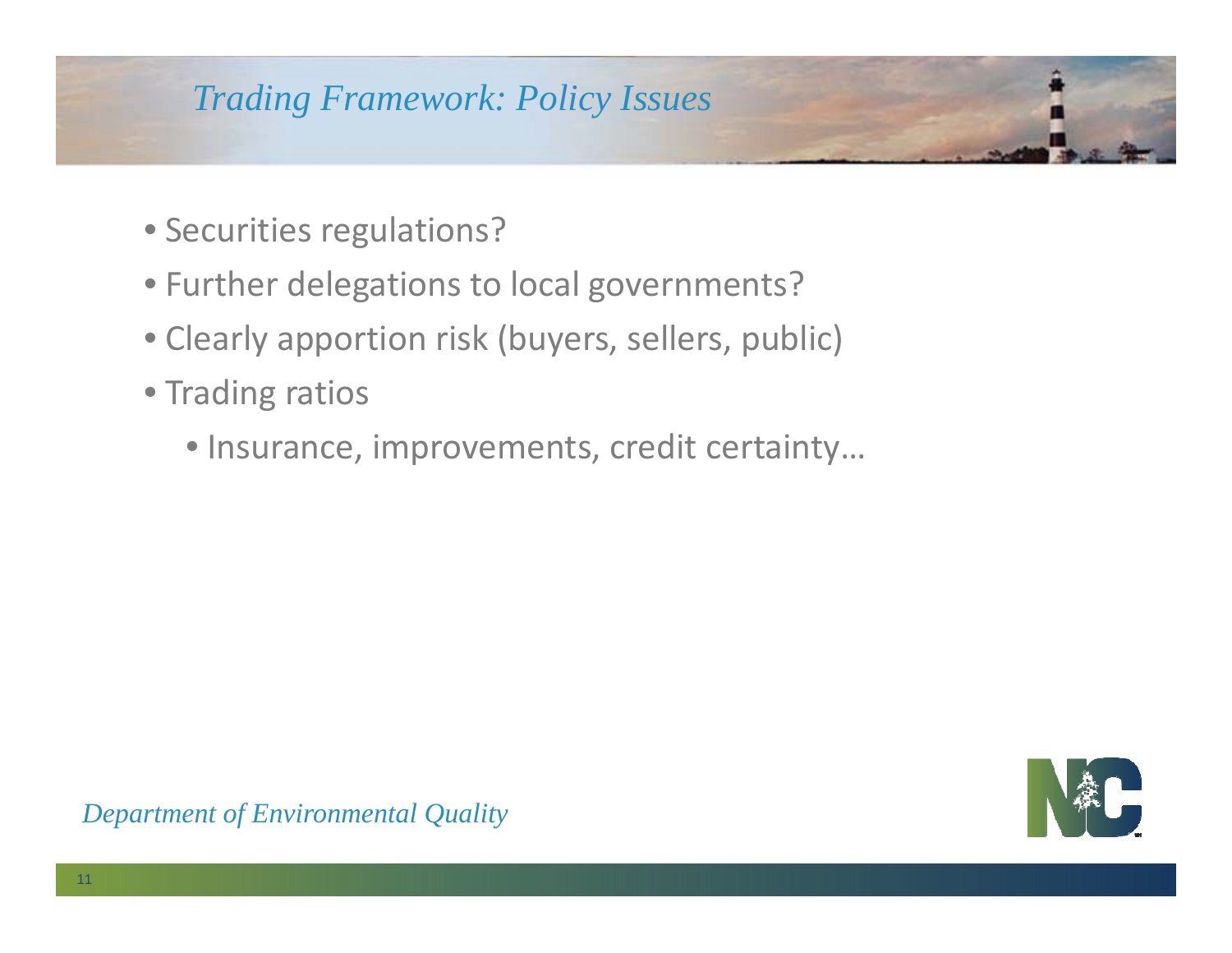#### *Trading Framework: Testing Scenarios*

- Farmer generates and sells credits
- Developer overtreats stormwater to sell credits
- Non‐permanent credits sold for existing development
- PS-PS nutrient allocation trading
- PS purchase of NPS credit, cap exceedances
- Ag buffer restoration by mitigation bankers
- New practice undertaken by mitigation bankers
- New practice undertaken by farmers
- TPBA/DWR/DACS trading agreement
- Others?

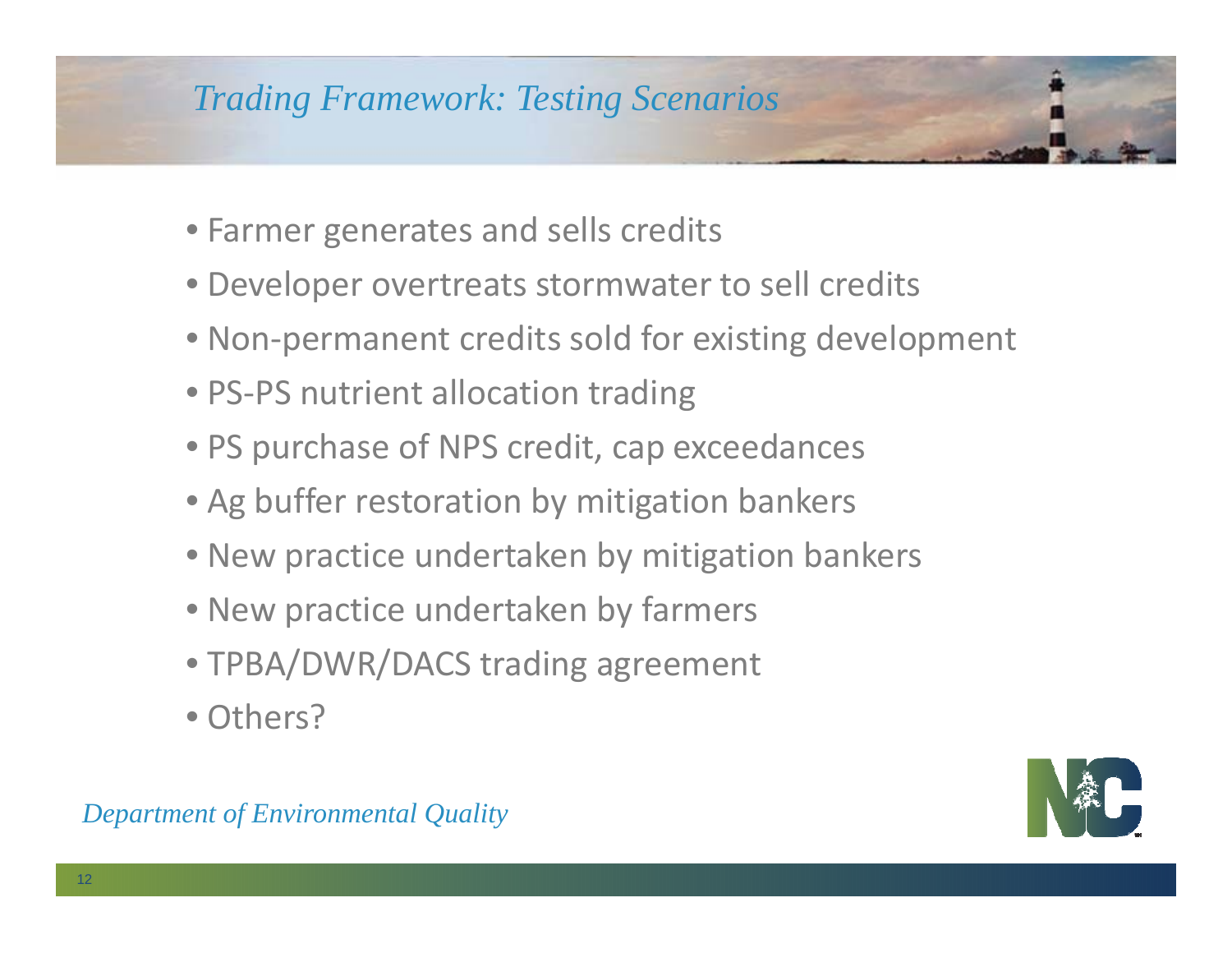#### *Trading Framework: Deliverables*

- Rules readoption‐ nutrient offset rule
- J/F rules readoption
- Catalog of Nutrient Reduction Practices
- Trading framework (policy guidance)
	- Recommend new legislation?
	- Recommend rule adjustments?
- Market platform(s)?
	- DWR, WTM, Markit…

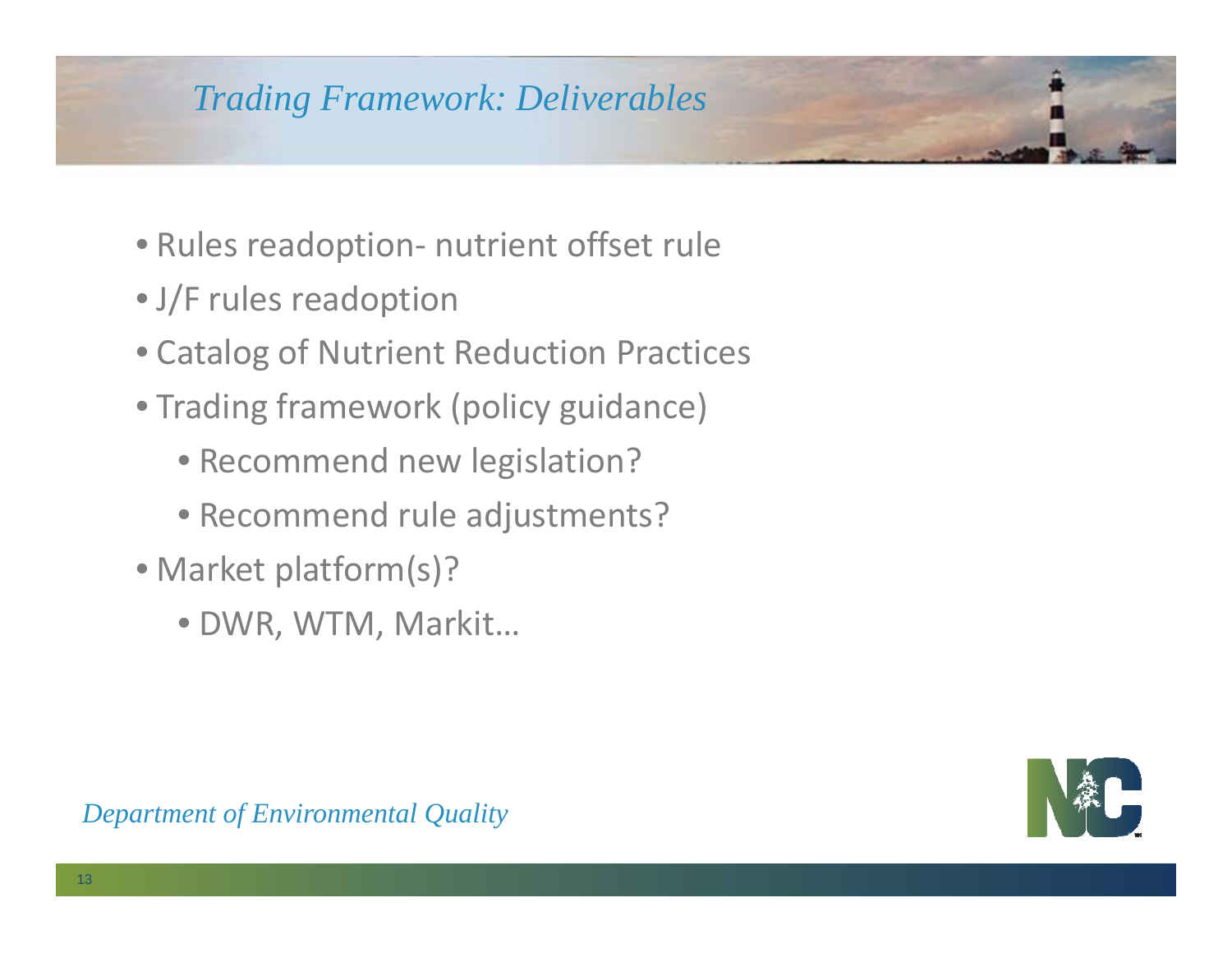### *QUESTIONS?*



NAC